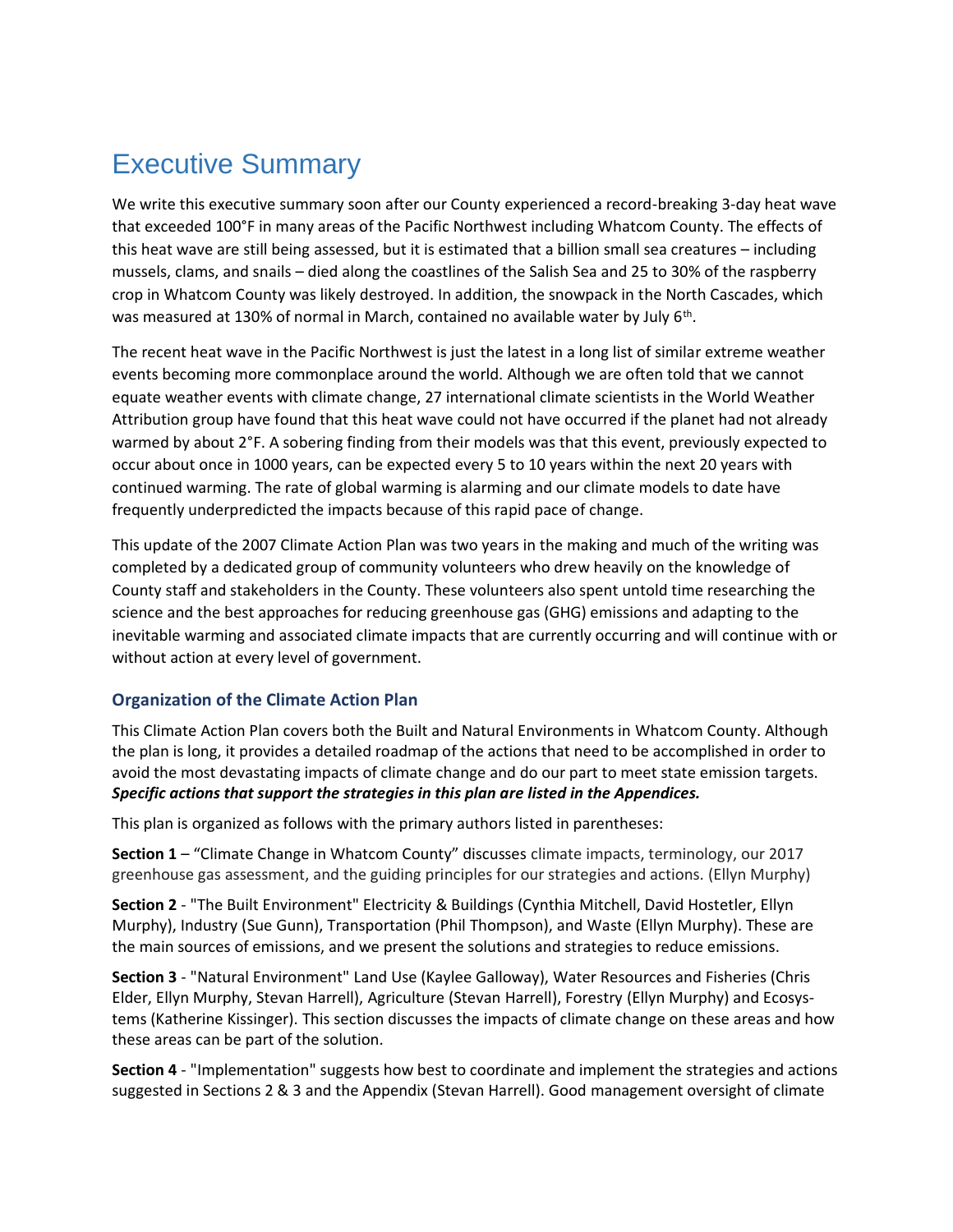actions includes community engagement, a stepwise process for defining individual projects, coordinating project execution, assessing outcomes, and adapting next steps based on current circumstances.

**Section 5** - Appendix - Details of the strategies, actions, and benefits of the proposed recommendations.

The CIAC would also like to thank the numerous stakeholders in the community that participated in strategy development and reviewed sections and chapters of this report. Without their expertise and willingness to help, we could not have completed such a comprehensive plan and are grateful for their support. These participants are listed in the appendices for the various sectors covered in this report.

#### **The Pathway to Climate Resilience**

Our committee is in consensus that the most important recommendation to the Whatcom County Council and Executive is the necessity to establish an Office of Climate Action. This office would house staff dedicated to coordinating efforts across multiple County departments, providing critical information to County departments and the public, and promoting community engagement in projects that boost climate resilience. Without such an Office the County will miss multiple opportunities to implement the specific recommendations for climate mitigation and adaptation detailed in the following sections of this Report. Without an Office of Climate Action, the County will also miss the growing opportunities for funding from private, State and federal agencies, as well as opportunities to participate in the emerging clean fuel economy. The Office should be headed by a Senior Climate Advisor with wide knowledge of climate policy and science, in addition to experience in public service. The office should also include a data analyst/information specialist dedicated to providing and publicizing information relating to local climate and its effects, as well as monitoring the progress of our efforts toward mitigation and adaptation.

This Climate Action Plan closely follows the science and technology recommendations that are widely accepted by policy experts across the globe. Experts agree that the key to reducing greenhouse gas (GHG) emissions is the electrification of systems that currently use fossil fuels with clean electricity (defined as electricity that is generated without emissions). This is the only way we can reduce emissions rapidly in the next three decades. It is also clear that if we do not start immediately, this mountain of emissions will be too steep to climb. New technologies are rapidly evolving, and all levels of government need to continue to support research, development, and deployment, but we cannot wait for a silver bullet to save us. We must act now with the tools we have.

Electrification of buildings and transportation, combined with accelerated conversion to renewable sources of energy, could alone reduce emissions by 70 to 80% across the US and create a much healthier environment for our families, both indoors and out. Minor contributors to emissions such as gas stovetops and fireplaces are not the issue. Instead, we need to encourage a transition away from space and water heating with gas, a major source of  $CO<sub>2</sub>$  emissions in buildings. Electric vehicle technology is accelerating so fast that many major car manufacturers will curtail production of gasoline-powered vehicles by 2035. Providing the required amount of electricity will take major investments in infrastructure, as well as collaboration and planning among governments, utilities and communities.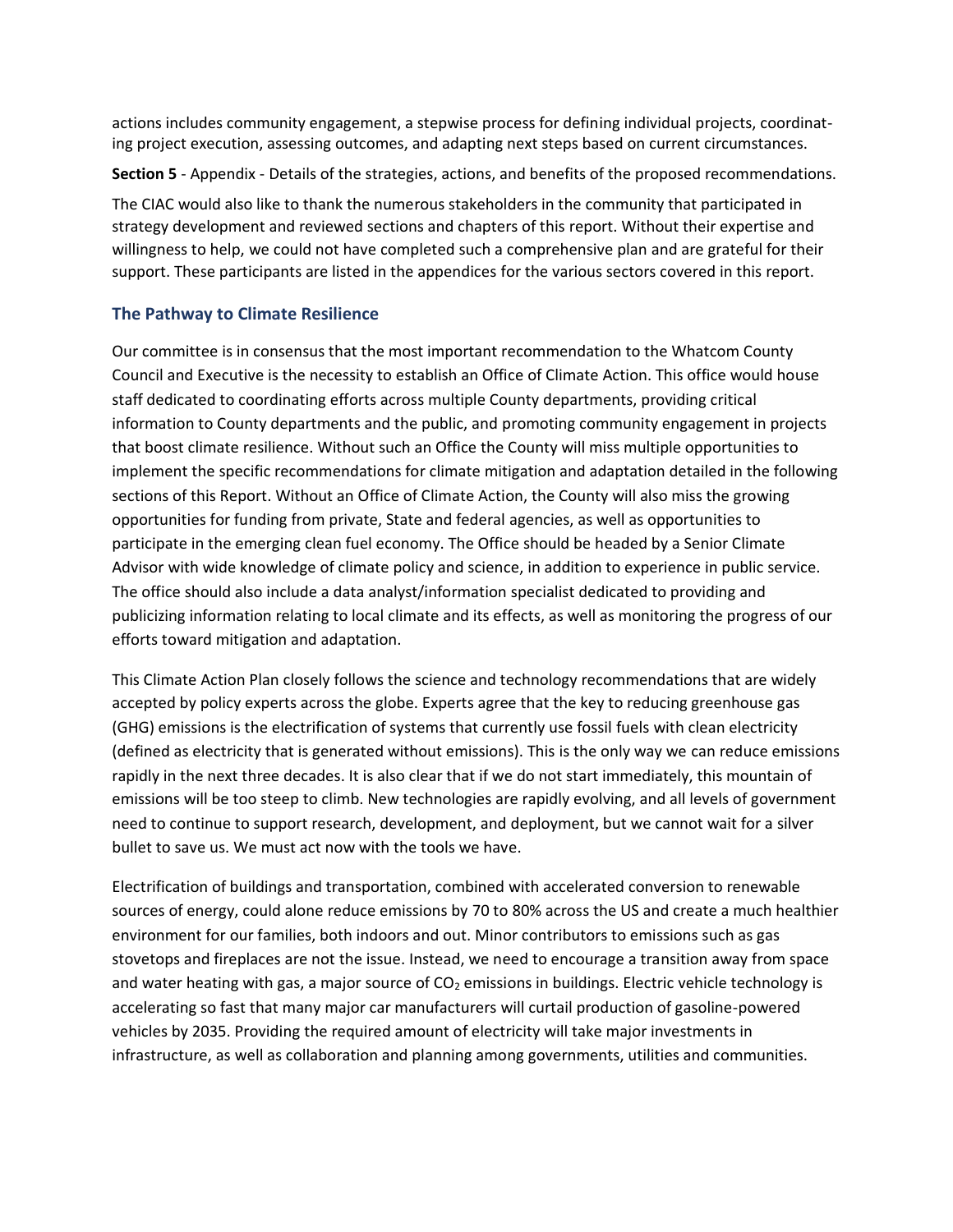In addition to electrification of transportation, we need to greatly reduce the amount of single occupancy vehicle travel. Residents, businesses, municipalities and the County should all work together to significantly expand interconnected multimodal transportation, especially non-motorized trails that are separated from busy and congested throughfares, to provide the public safe options for commuting.

Industrial point-source emissions are the County's largest source of emissions, contributing 51%--a fact we did not know until the greenhouse gas assessment for 2017 was completed in June 2020. Since the largest emissions source for the state is transportation, the state, Whatcom County, and the refineries should work together on win-win solutions to reduce transportation-related GHG emissions while securing long-term economic benefits for the County. Our petroleum refining industry and its highlyskilled workforce have the opportunity to become part of the statewide solution for reducing emissions through the production of low-carbon fuels and development of other renewable energy sources.

The County's effort to restrict the growth in industrial emissions (i.e., Cherry Point Amendment) is a good example of using the County's authority over land use to address climate change. Smart land use practices can reduce GHG emissions and also help us better adapt to the inevitable changes that are already occurring. We view land use as the bridge or fulcrum that can balance emissions from the built environment with storage or sequestration of carbon in our natural environment. Changes in zoning codes and regulations are also an effective way to reduce the amount of single-occupancy vehicle transportation by requiring emphasis on density, giving commuters alternative transportation options in existing and new neighborhoods, and preservation of green spaces.

Smart land use can also increase climate resilience to drought, flooding and wildfires. For example, wetlands not only store large quantities of carbon, but are also a critical component of our overall hydrologic system for water storage, filtration of contaminants, habitat for many different plant and animal species, and as a collection point for flood waters. Likewise, preservation of estuaries protects against storm surge in coastal areas and is a critical link in the food chain for saltwater and freshwater species. Stronger codes and regulations in wildland-urban interface, in addition to the overall reduction in development potential in those areas, can reduce the frequency of wildfires and the resulting economic damage as well as enhancing the forestry economy.

The vast natural ecosystems in our forests, foothills, lowlands and flood plains can be used to increase carbon storage and build climate resilience. Climate adaptation efforts are essential so that our natural ecosystems can continue to thrive under a changing climate. When healthy, natural environmental systems can sequester large amounts of carbon and provide carbon storage. Adaptation will be difficult for some ecosystems and will likely require significant help from us to restore the damage that is already occurring and to prevent future damage.

Climate impacts are nowhere more visible than on our water supply. Whatcom County faces the challenge of too much water in the winter and early spring, combined with too little water in the later summer and early fall. Continued increases in the frequency of flooding and drought are very visible signs of our changing climate. Over the last 150 years or more, development has reduced the flood capacity of our river systems. In addition, natural water storage systems (snowpack, glaciers, and even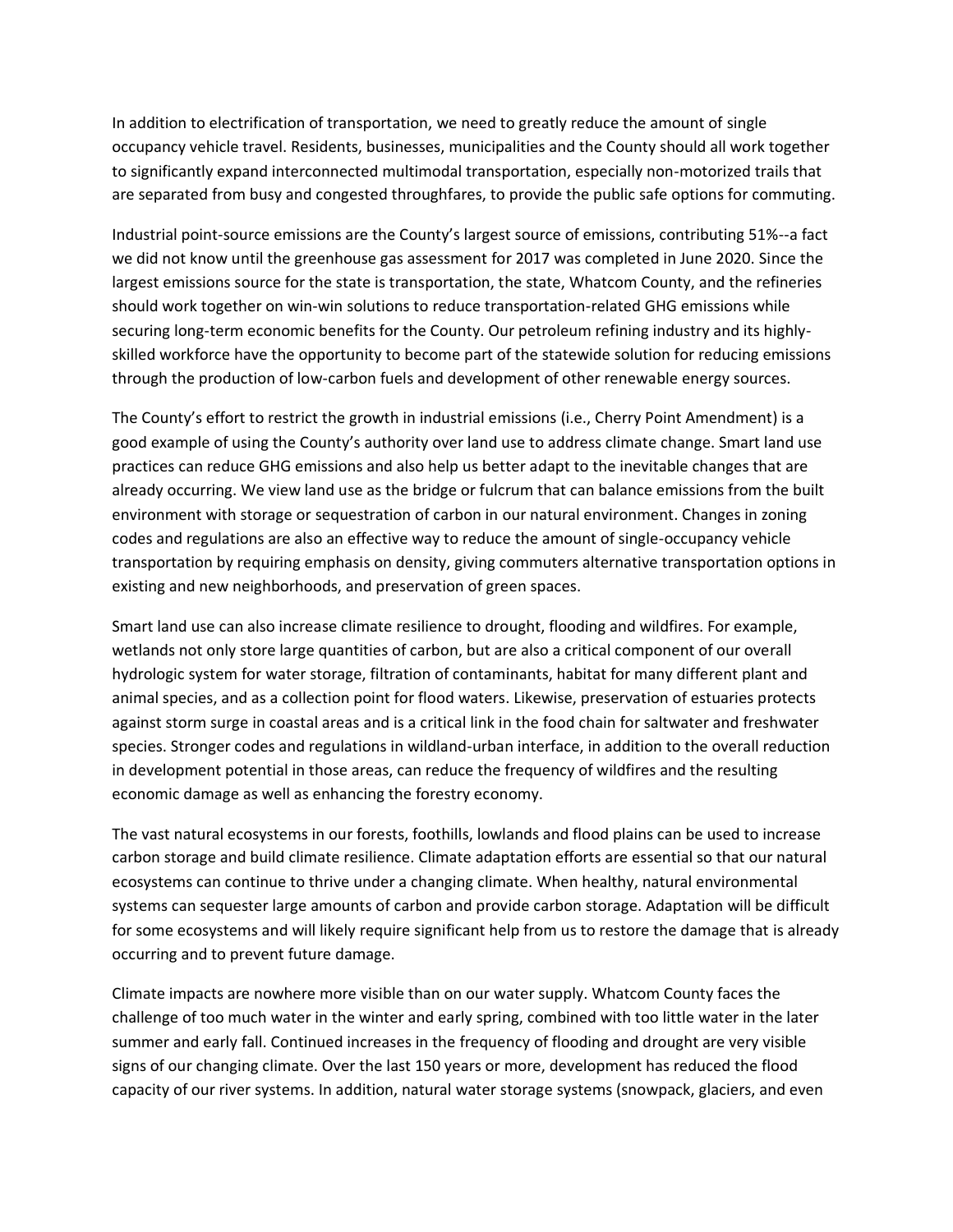our shallow groundwater aquifer) that would normally feed our river systems in late summer have been directly impacted by climate change or development or both.

Resolving uncertainty in our current and future water supply under climate change is the first step in understanding and dealing with this contentious issue. Restoring and protecting our streamflow levels and temperature to ensure year-round salmon migration and survival is the greatest climate challenge currently facing Whatcom County. Fortunately, there are many tools we can employ to adapt to climate change such as incentivizing efficiency in water consumption systems, rebuilding the connectivity of our fragmented hydrologic system, and enhancing estuarine, marine shoreline and coastal wetland habitats for fish and shellfish.

Agriculture can also play an important role in water use efficiency, increasing soil carbon storage, and also building food security and enhancing the local agriculture economy. Regenerative farming practices have been shown to enhance carbon storage, increase soil moisture, and reduce the amount of fertilizer needed. These practices can be economically incentivized by establishing a carbon market in Whatcom County to reward farmers for increasing their soil carbon. The County also needs to change codes for renewable energy siting so farmers can benefit from the additional income generated from these installations.

The large amount of forested land in Whatcom County is a huge sink for atmospheric carbon and needs to be wisely managed. A baseline for carbon sequestration by forests was recently established using information from 2000 to 2010. Our forests were found to sequester, on average, 4 million MT CO<sub>2</sub>e per year, roughly equal to half of the emissions in the County. This important carbon sink should be monitored every 5 years as an indicator of forest health and land use changes. Revising decades old forest management practices will also be necessary to maintain our forest economy and reduce destruction from wildfires and disease.

Our natural ecosystem services provide clean water, clean air, soil productivity, water storage, flood control and many other services that are necessary for life on Earth. Climate change is occurring faster than our ecosystems can adapt therefore we must do everything we can to preserve these systems. This includes promoting community education on the importance of preserving ecosystems such as wetlands and wildlife corridors. Some land use codes may need revision based on current and future climate conditions and the County can provide technical, logistical and financial support for community organizations that are restoring and enhancing ecosystems. A long-term monitoring program of ecosystem health is essential.

The longer we delay climate action, the more difficult and expensive it will be to preserve the natural systems that support life as we know it on Earth. The need to combat climate change and prevent irreversible damage to our County and planet is urgent and we must rise to the challenge facing us, for our own sake and for that of future generations.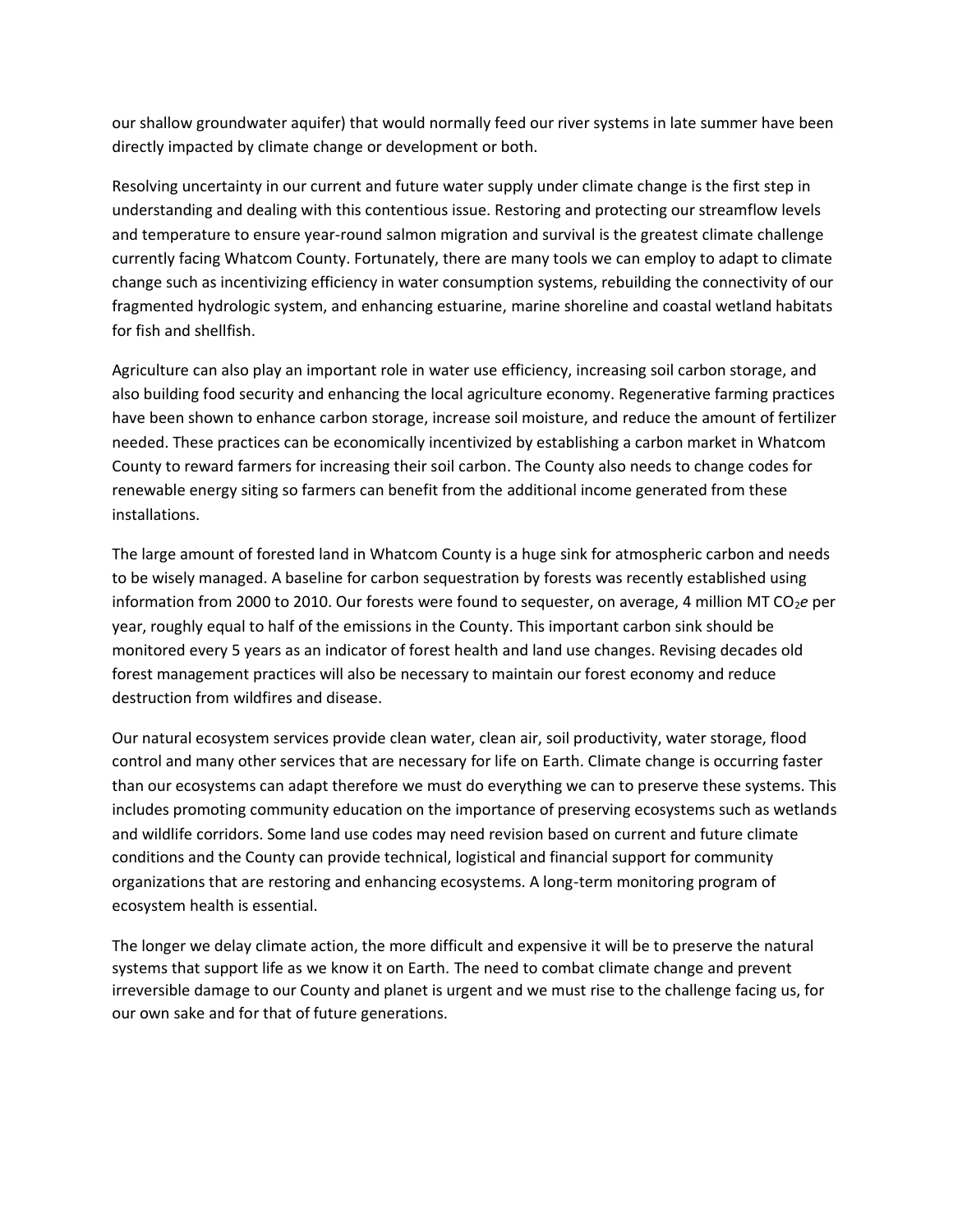# **Key Priorities in the Whatcom County Climate Action Plan**

## **County Implementation**



In order to accomplish climate resilience in Whatcom County through the many strategies and actions recommended by this plan, the County needs to establish and staff an Office of Climate Action.

- Establish an Office of Climate Action within the Office of the Executive.
- Appoint an interim director from within current County staff while pursuing funding to hire a permanent Senior Climate Advisor to head the office.
- Hire a data analyst/information specialist to begin compiling relevant climate data and making them available to staff and the community.

# **Electricity and Buildings**



Electrification of buildings is one of the most important strategies for quickly reducing emissions, especially if electricity generation comes from clean, emissions free sources. Climate resilience occurs when buildings can operate at times without utility power & can provide power back to the grid. In essence, buildings become grid assets to help manage the electricity load on the grid.

- Commit to net zero carbon emissions for government buildings & create resilience hubs for emergencies & community benefits.
- Accelerate deployment of distributed energy resources & broadband while ensuring equity & energy resilience.
- Develop an equity-based financing plan to expand energy efficiency upgrades and electrification of space and water heaters.
- Promote leadership at the state and county levels through support of climate legislation and demonstration projects that promote climate resilience.

## **Industry**



Because industry is the largest GHG emitter in Whatcom County, rapid reductions in industry emissions are essential. The state, County and refineries need to work together to successfully transition to the production of clean fuels and ensure a strong long-term manufacturing base and the jobs that come with it.

- Facilitate a solutions-focused collaboration with *bp's*  Cherry Point plant manager and energy experts in academia, state, and federal governments to discuss ways to reduce refinery emissions 50% by 2030.
- Promote the research, development, & collaboration needed to build a hydrogen electrolysis facility to create green hydrogen in Whatcom County.
- Establish a regional center for research, development and demonstration to accelerate the development of low carbon fuels and building materials modeled after Washington's Maritime Blue Strategy.

## **Transportation**



Transportation is already on a rapid pathway to decarbonization with the growing transition to EVs. The County can make this transition equitable with new programs, & updates in regulations and codes that accelerate EV charging infrastructure and provide multimodal transportation options for County residents.

- Accelerate adoption of EVs through pooled EV purchases, charging stations at all government buildings and parks, and building codes that promote EV charging at businesses and homes.
- Implement the regional trails plan for commuting and recreation and provide safe active transportation routes for schools.
- Explore and encourage electrification of buses throughout the county.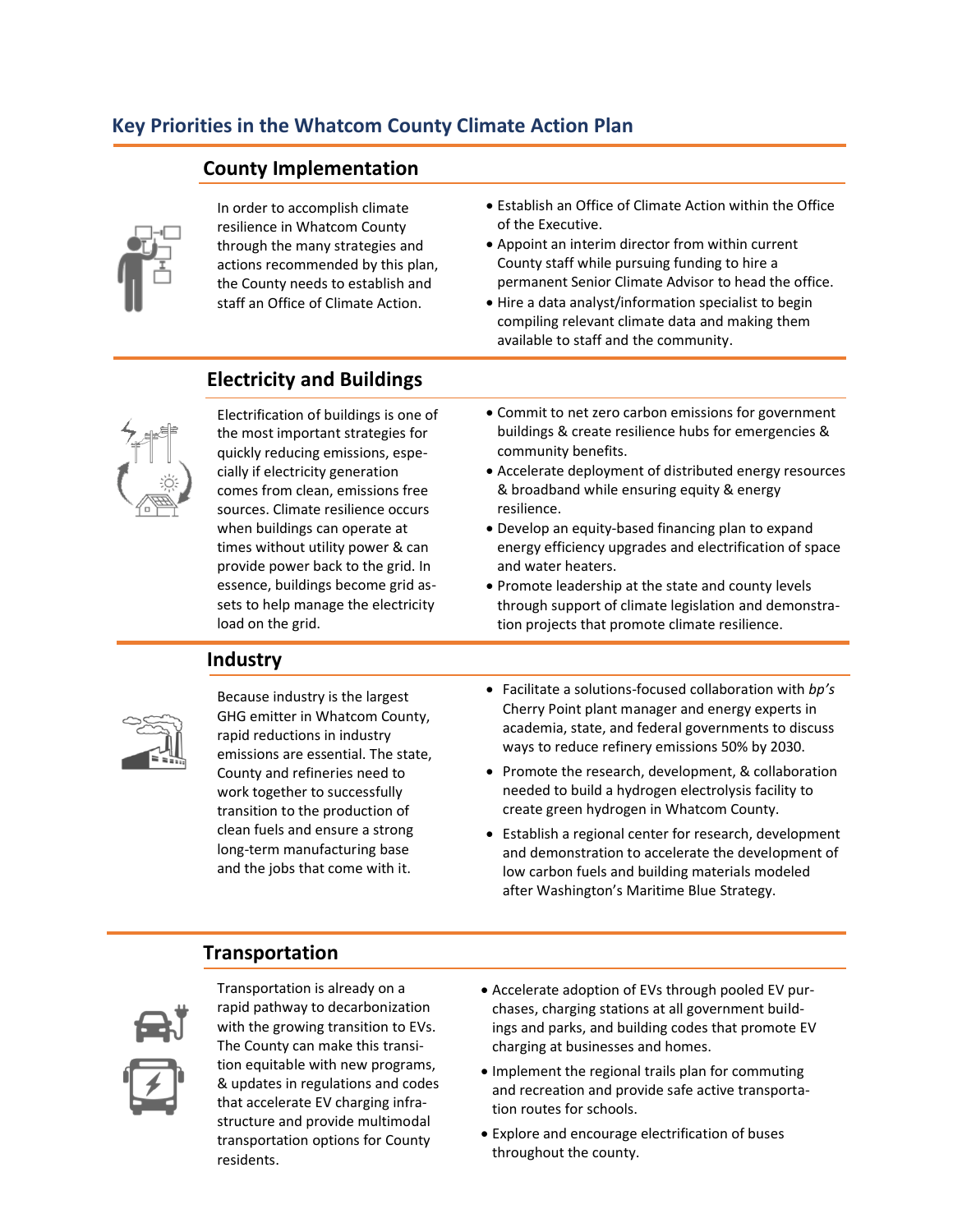## **Waste**



Waste is an expanding problem for disposal & consumer expense, but information on the magnitude of this problem is unavailable. Nevertheless, much can still be done through codes to reduce the amount of waste we generate and encourage recycling.

- Collect the necessary data through expanded audits to evaluate the success of existing programs & the benefit of new programs.
- Encourage the eliminate single use plastic bags, containers & utensils.
- Expand the Food Recovery Program to add a food kitchen to reduce food waste.

### **Land Use**



Land use zoning and codes are perhaps the most important tools that the County can use to mitigate emissions in industry, buildings, transportation, and waste. These tools also help us adapt to climate change and ultimately create climate resilience.

- Create a climate-resilient regulatory framework for new County development.
- Use regulations to enhance active & public transportation systems & infrastructure.
- Require a climate-focused risk assessment for all County infrastructure.
- Protect ecological zones that create climate resilience such as riparian areas, floodplains, shorelines, wetlands & migrations corridors.

## **Water Resources and Fisheries**



No climate impact is as predominant as its effect on Whatcom's water resources and fisheries. Water availability also impacts agriculture, forestry and our important plant and animal ecosystems. It is currently the most important and contentious issue in the County. Fortunately, there are approaches we can employ now to help these important ecosystems adapt to climate change.

- Resolve uncertainty in current & future water supply under climate change.
- Restore and protect watersheds that enhance streamflow and reduce water temperature to ensure year-round salmon migration & survival.
- Incentivize efficiency upgrades to water consumption systems and new augmentation approaches.
- Rebuild connectivity of our fragmented hydrologic system to increase natural water storage on the landscape & reduce flood damage.
- Enhance estuarine, marine shoreline and coastal wetland habitats for fish and shellfish.

#### **Agriculture**



Farmers have long been recognized as stewards of our land and can play an important role in efforts to adapt to our changing climate. Low till or no till management practices increase soil carbon and moisture content. Irrigation efficiency and improved management of drainage can also enhance soil water storage. Development of heatand drought- resistant crops will be essential under a changing climate.

- Adopt climate smart farm management practices that maximize soil carbon storage and increase water and nutrient availability.
- Ensure a minimum of 100,000 acres of farmland is available for agriculture including rezoning the Rural Study Areas to Agricultural zoning.
- Reduce agriculture emissions & increase renewable energy, while providing farmers with new income opportunities.
- Promote use of climate research including droughtand heat-resistant crops.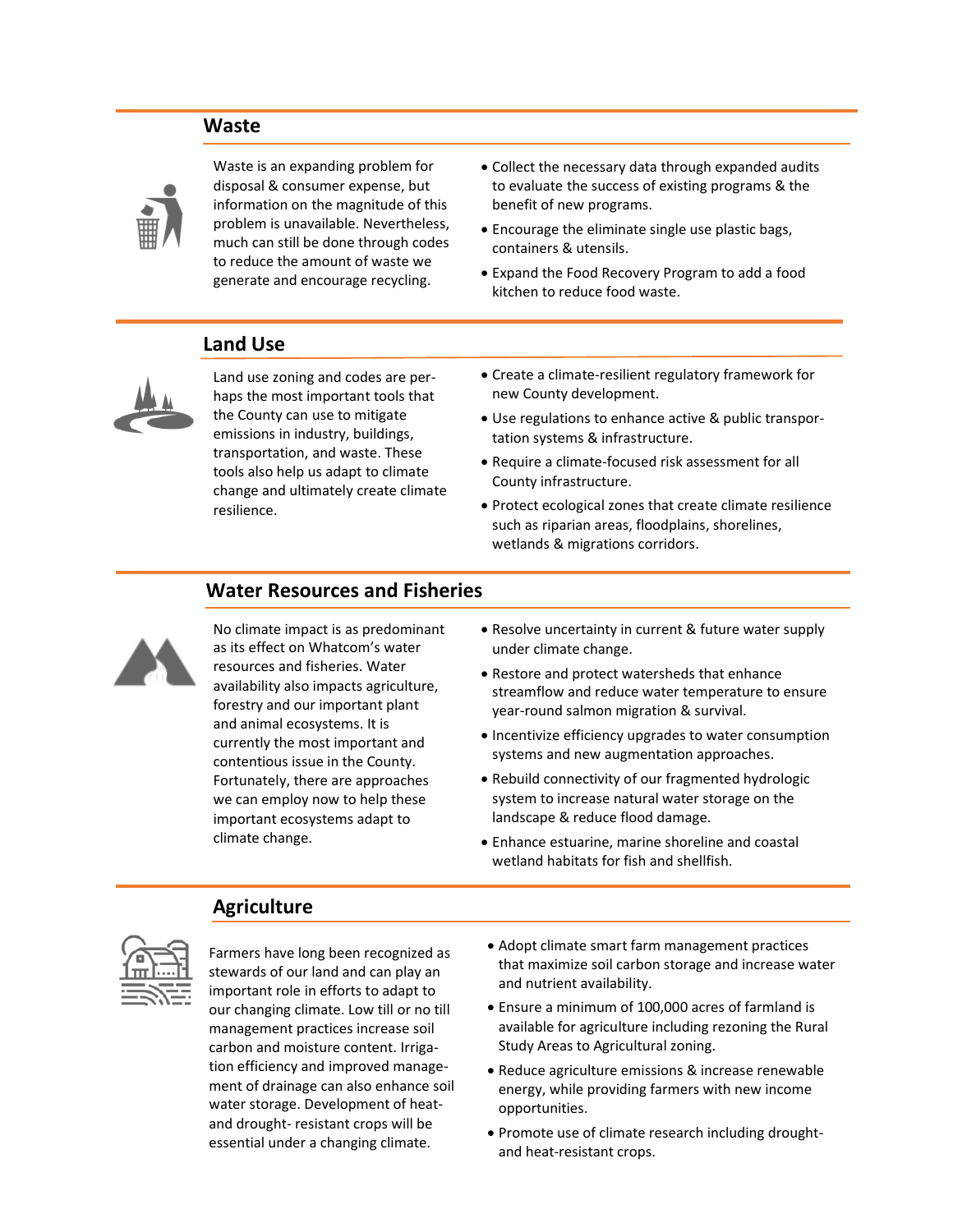### **Forestry**



Our forests are an important part of our economy providing recreation, wood products, and cultural identity. We must adapt our decades old forest management practices to the drier and warmer conditions today and in the future or suffer the economic and health impacts of more wildfires and disease. This starts with measuring the health of our forests & adapting our forest practices to maximize health.

- Protect, enhance, & monitor carbon storage and sequestration in forest ecosystems through implementation of a carbon credit program and other mechanisms.
- Increase forest health, survival & climate resilience using forest management practices that reduce wildfire risk, increase soil moisture, streamflows, & preserve wildlife habitat.
- Promote climate resilient planning & programs to maintain our forest economy for recreation and wood products.
- Reduce development pressure on rural forestry and other forested lands through re-zones and voluntary conservation easements

#### **Ecosystems**



Although many ecosystems are already covered above, this chapter emphasizes the crosscutting issues necessary to adapt to climate change that are common across natural environment systems. The common themes are community education, revising land use codes, financial support for restoration, and implementing a long-term monitoring system for ecosystem health.

- Develop and implement zoning regulations that protect wildlife climate migration corridors
- Revise land use & development codes based on current & projected climate impacts to reduce damage & enhance resilience.
- Provide technical, logistical, and financial support for community efforts to restore & enhance ecosystems.
- Implement long-term monitoring to assess the impact of climate on ecosystem health.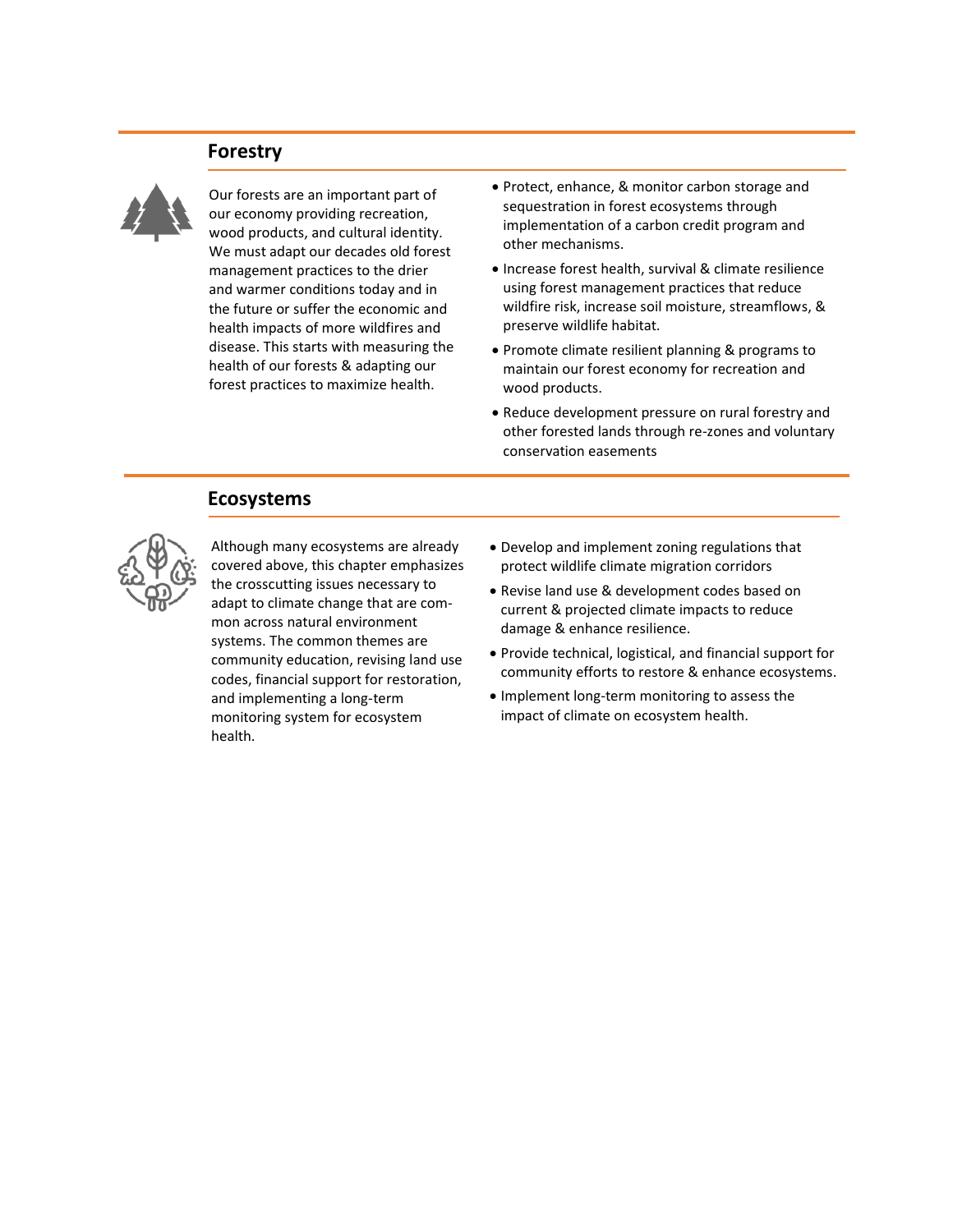#### **Crosscutting Issues**

Although the climate mitigation and adaptation strategies and actions are organized by topic areas in this report, several crosscutting themes reoccur in multiple areas. These crosscutting issues will need to be actively coordinated across County departments and among senior County staff and the County Council.

- **1. Leadership.** County climate action efforts are largely invisible to Whatcom residents. There is no single person who is dedicated to coordinate climate action across departments, seek state and federal funding for programs, and is accountable to the public. During state legislation sessions, the County needs to voice its position on various bills that support climate action recommendations. The Senior Climate Advisor in the Office of Climate action should, under the guidance of the Executive and Council, provide this leadership.
- **2. Equity and Inclusion.** Equity, especially in energy upgrades, and inclusion of a representative cross-section of the community in the planning and priorities associated with climate actions is essential as the County moves forward. The goal of the County should be to protect the most vulnerable communities first. Climate risk may include exposure to excessive heat or cold temperatures and poor air quality. Climate risk of flooding, drought, and wildfires is highly dependent on location. These issues disproportionately impact low-income households, people of color, and people on fixed incomes.
- **3. Honor Tribal Treaties and Sovereignty**. The County needs to remain committed to our governmentto-government relationship with our sovereign tribal nations when implementing climate recommendations in this plan. For example, Cherry Point is acknowledged as the ancestral homelands of the Lummi Nation, which has historic burial grounds located in the heart of this industrial zone. Cherry Point also holds traditional reef net fishing areas as well as harvesting for salmon and crab. The County needs to continue honoring Tribal treaty rights when preserving critical habitats and fully recognize land, water, and resource rights, and protect cultural sites.
- **4. Evaluation of Climate Impacts in All Aspects of Planning.** Climate impact and risk (present and future) need to be evaluated in all aspects of planning to understand the potential impact on carbon emissions:
	- **a.** In the Comprehensive Plan;
	- **b.** In the planning process for new County infrastructure (such as roads, bridges, and buildings);
	- **c.** Regulations for urban growth areas and new industrial, commercial and residential developments (density, building codes, and multimodal transportation plans);
	- d. Zoning for rural and commercial forest lands;
	- e. Shoreline Management Plan
- **5. Increased Resources for Planning, Data Analysis and Outreach.** The data analyst/information specialist in the Office of Climate Action should provide necessary information services. A common theme throughout the different sectors was a general lack of readily accessible data for both planning and evaluating the success or outcomes of various programs. Information on the carbon footprint of County facilities was not available nor the carbon footprint of employee commuting.